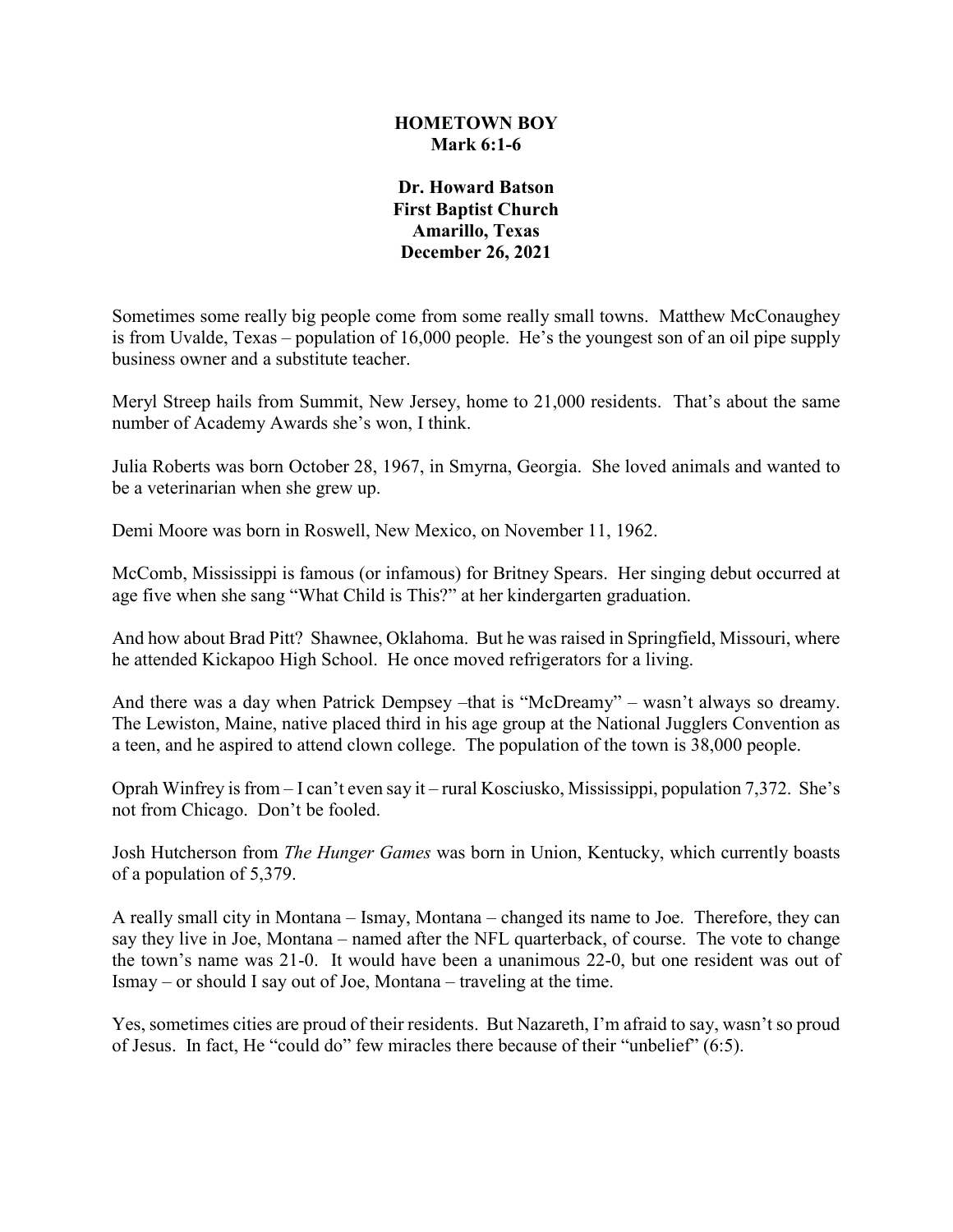In Mark's fifth chapter, Jesus is on a roll. He casts the demons out of the demoniac who lived among the tombstones, causing a whole herd of swine  $-2000$  of them  $-$  to do a high dive into the sea. In another instance in chapter 5, a lady who has had a hemorrhage for 12 years simply reaches out and touches the hem of Jesus' garment, and He was able to do what all the physicians had not been able to do. And then, the miracle of miracles – Jesus called Jairus's daughter up from the dead and gives the 12-year-old little girl back to her parents. "Don't be afraid," He says to the father of the dead little girl. "Only believe" (Mark 5:36). And, earlier in chapter 4 we see that even the sea must be still at His command.

Is there anything Jesus can't do? "Hush. Be still," He says, and the sea becomes as smooth as silk. "Come out of the man, you unclean spirit," He exhorts, and the demons dive into the depth of the sea. Why, even touching His garment can cure calamity. And then, command of commands, "Little girl, I say to you arise," and even the dead sit up and take notice of the powers of this Jesus.

When you read Mark's gospel for the first time, having read through chapter 4 and chapter 5, you can't wait to get to chapter 6. What miracle is left after the miracle of the resurrection of the little girl? What great wonders are to be found as we begin the sixth chapter, as Jesus travels on to Nazareth, His own home town? If He can work those kind of miracles among strangers, just imagine what He can do among His own. If a weary woman has enough faith to believe that simply touching His garment will make her well, can you imagine the great faith that is going to welcome Him as He becomes the hometown hero? NOT.

Look at chapter 6, verse 1

And He went out from there, and He came into His home town; and His disciples followed Him.

In Mark's gospel, Jesus is always on the move. He intends to proclaim the message throughout Galilee. Mark's already told us that in chapter 1, verses 38-39. He tries to escape the pressing crowds several times (3:9; 4:36, 6:31; 6:45-46). As he moves on, now back to Nazareth, He goes to the synagogue to teach. "Hometown" is *patris* – fatherland, as opposed to *polis* – city (Hebrews 11:14-16).

And they were amazed at His message – hearing His message and marveling at His miracles. They ask the question of source in verse 2: "Where did this man get these things, and what is this wisdom given to Him, and such miracles as these performed by His hands?"

"By His hands" suggests that his hometown folk do not think of Jesus' talent coming from the human level. No, he is being used as the channel for some supernatural power. Sounds too much like the scribes of 3:22 who concluded His power is from the evil one.

Turn back to chapter 1, verse 27. Jesus is in Capernaum. Notice. "And they were all amazed, so that they debated among themselves, saying, 'What is this? A new teaching with authority!'"

Mark 6:1-6 sounds like an echo, a repeat of 1:27-28. The reader thinks he knows where this story is going, only for it to take a nasty, unsuspected, turn.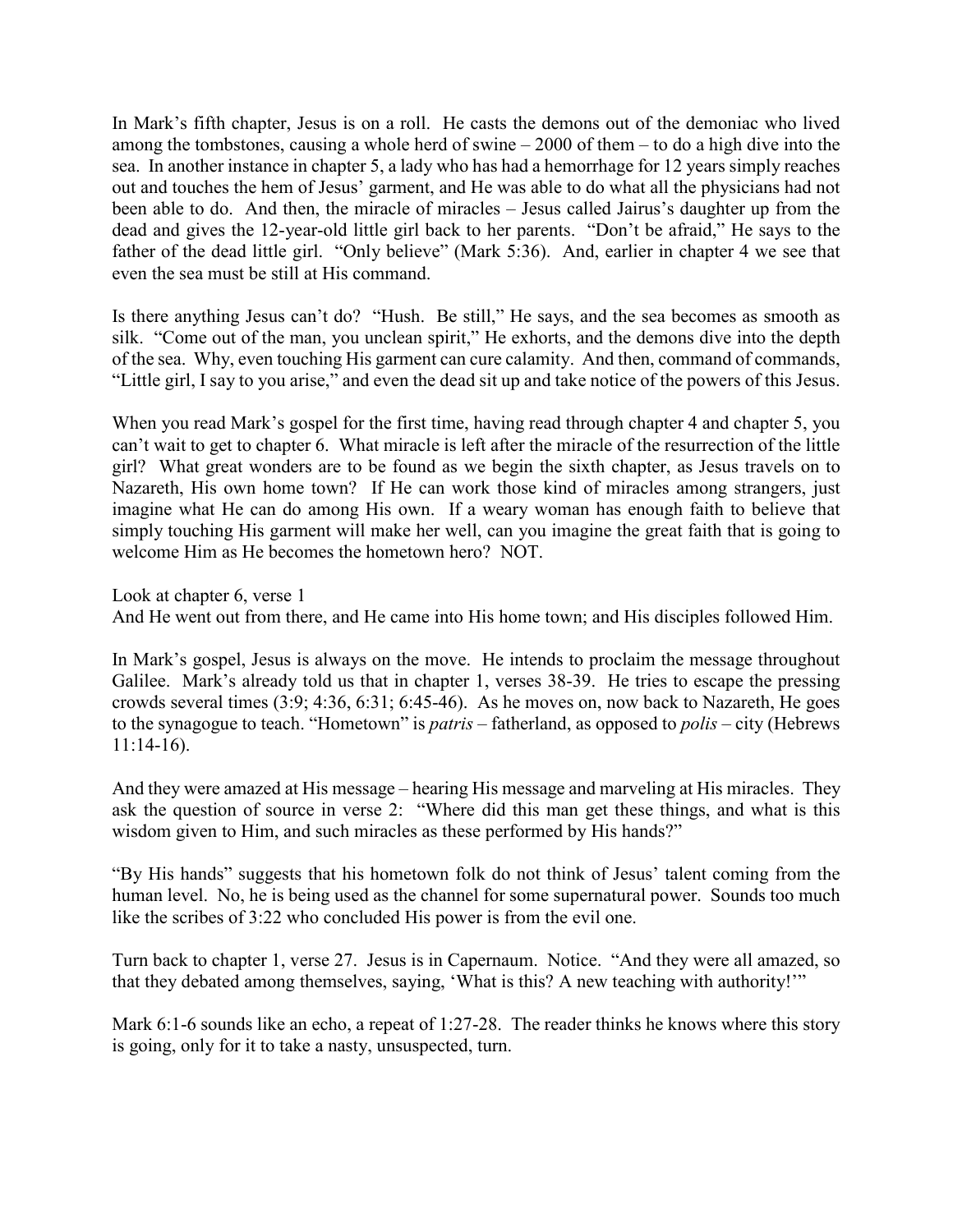Yes, in chapter 1 (1:27) the crowds in Capernaum ask. "What is this new teaching?" In chapter 2, verse 7 – notice the question. Because Jesus has claimed to be able to forgive sins, the question is, "Who is this."

Now, in chapter 6, the question is not so much "what is this teaching" or "who is this man," but "from where is this power."

Jesus is in his old stomping ground, and the townsfolk believe they know all there is to know about Him and His family background.

"Is this not the carpenter, the son of Mary, and brother of James, and Joses, and Judas, and Simon? Are not His sisters here with us?" And they took offense at Him (v. 3).

We know this guy. He can't be teaching like that. He can't be doing these miracles. Why, isn't He the carpenter?

My plow was broken once, and He fixed it.

Why, He built a set of yokes for me, another one thought.

He fashioned my cupboards, a lady whispered to another.

He made the cross beams for my shop, pondered a man.

He had done work for all of them – window lattices and doors and benches and cupboards and stools, yokes and plows. He was the carpenter in Nazareth. They recognized Him. They knew His mother, Mary. They knew His brothers, Jacob and Joseph and Judah and Simon. (All of His brothers have names of biblical patriarchs. James equals Jacob, and others are named after Jacob's sons.) It's interesting to note that while boys were normally identified as sons of their father, He is identified as Mary's son. Perhaps Joseph is already dead. But ordinarily, even the name of a dead father is used to identify a son. So there is more here. Jesus' mother's name is used as a slur against his legitimacy (see John 8:41). Not being sure about the identity of His father, they use Mary's name.

We know He's a carpenter. We know His mother. We know his brothers. We know His sisters. This is just a hometown boy. They imagine to themselves they have pegged the preacher.

If you read Mark carefully, at this point you know there is an irony in what they say. He really isn't Mary's son, in the real sense. For Mark, Jesus is the Son of God. He tells us in chapter 1, verse 1: "In the beginning, the gospel of Jesus Christ, the Son of God." He tells us again in verse 11: "and a voice came out of the heavens: 'Thou art My beloved Son, in Thee I am well-pleased.'" We find it again in chapter 9, verse 7, and chapter 15, verse 39. And Jesus has already made it clear that really, Joseph and Jacob and Judah and Simon aren't His brothers. His brothers are those who do the will of the Father. In chapter 3, verses 34-35, He says, "Behold, My mother and My brothers! For whoever does the will of God, he is My brother and sister and mother."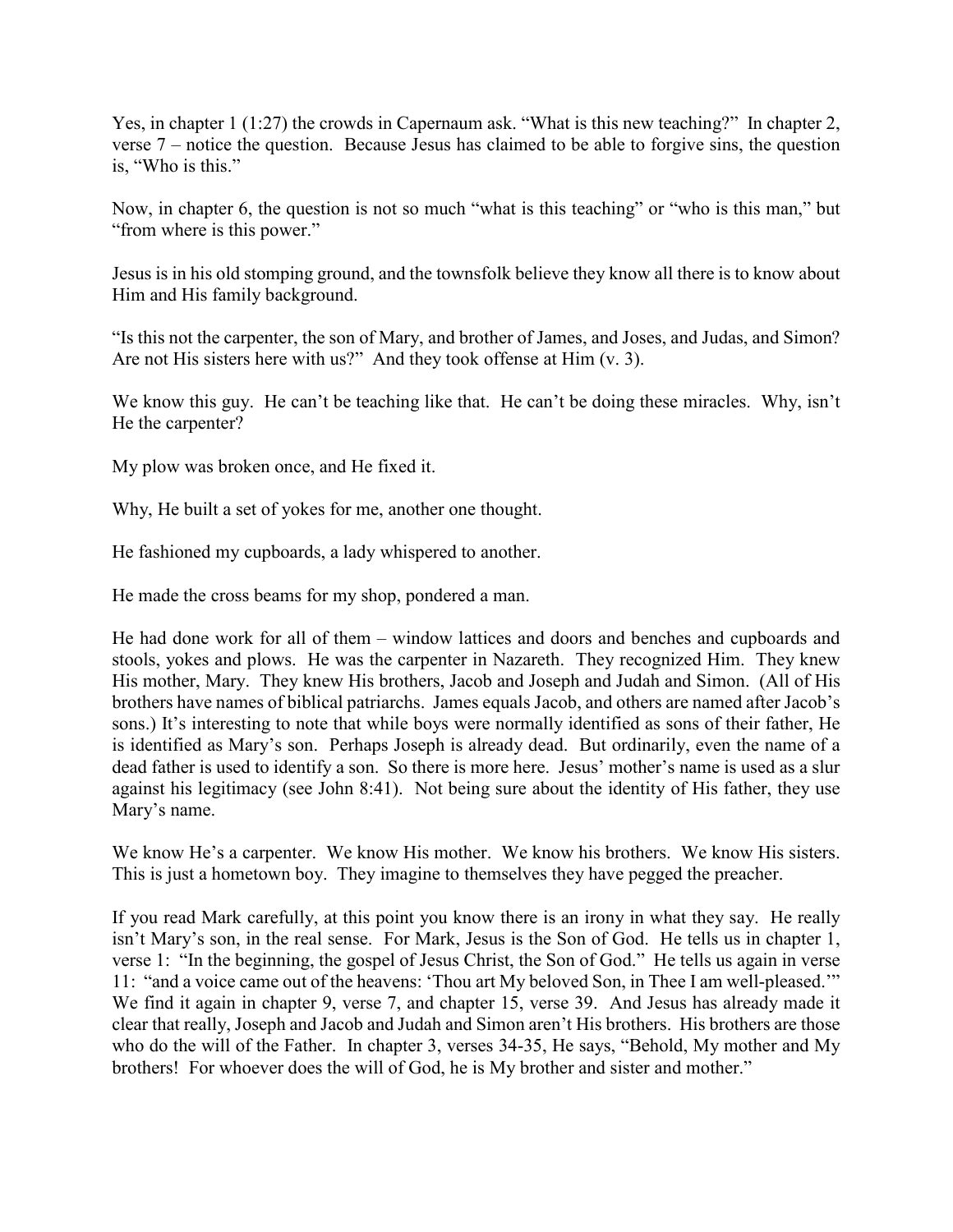Yes, they think they have Jesus pegged. But they don't know who His real brothers are. They don't know His real lineage. Just when they think they know it all, they know nothing. Moreover, oddly enough they are not put off by what He taught. Their questions have to do not with "What is this new teaching?" or "Who is this man?" but rather, "Where did He get this teaching from?" They are put off by his familiarity, not by what He says.

How can someone so ordinary do the extraordinary? It's almost as if the Nazarenes, themselves, have been sold on the jokes. "Can anything good come out of Nazareth?" I guess not if those who lived in Nazareth don't even think so.

It's true. The expert at the conference is usually the once who's traveled the greatest distance. To them, Jesus is a local-yokel. They know Him all too well. They know His family. He's a manual laborer to them.

According to *Sirach* 38:24-34, the wisdom of the scribe depends on the opportunity of leisure to study while the laborer is too much engaged in sweat to become wise. The laborer works night and day, and only talks about his skill, his task, his work. Therefore, "they do not sit in the judge's seat, nor do they understand the decisions of the court; they cannot expound discipline or judgment. And they are not among the rulers." They are offended that Jesus, who they have pegged as a nobody, acts like He is a somebody.

Jesus recalls the old saw that a prophet is without honor in his own country. Plutarch has said, "The most sensible and wisest people are little cared for in their own hometown." For the first time in this gospel, the term "prophet" is applied to Jesus. Jesus has come like a prophet (v. 4). He is rejected like a prophet. And the saying begins to foreshadow that He will suffer the inevitable fate of a prophet, the martyrdom of the prophet – just like John the Baptist. Moreover, playing at another level in Mark's gospel is the fact that this rejection by His hometown will mean the rejection by His own people Israel, which will culminate at Jerusalem with His crucifixion. The opposition to Jesus slowly gathers steam in Mark.

They think they know who Jesus is. But they don't know anything about Him. In Mark's gospel, those closest to Jesus are the ones who really miss who He is.

That terrifies me. It should terrify many of us. Am I in danger of being so close that I cannot see? I, like they, grew up with Jesus. I met Jesus when I was about a day old. Like some of you, I was on the Cradle Roll of the church, was raised with Jesus by my side. I knew His story so well. I've spent a lifetime of learning and listening about Jesus.

Yes, like the folk in Nazareth, I grew up with Jesus. Many of you did too. And while I would have it no other way, and see the pattern repeated with my children, sometimes I worry. Am I in danger of being so close that I cannot even see?

If I'd been there, what would I have noticed about Jesus? A lot of different people watched Jesus and came to their own conclusions. Some said He was a gluttonous man and a wine-bibber. He'd accept anybody's invitation to dinner, and His list of friends ranged from rich tax collectors to poor prostitutes. People liked being with Jesus. He was a joy to be with. Yet some people said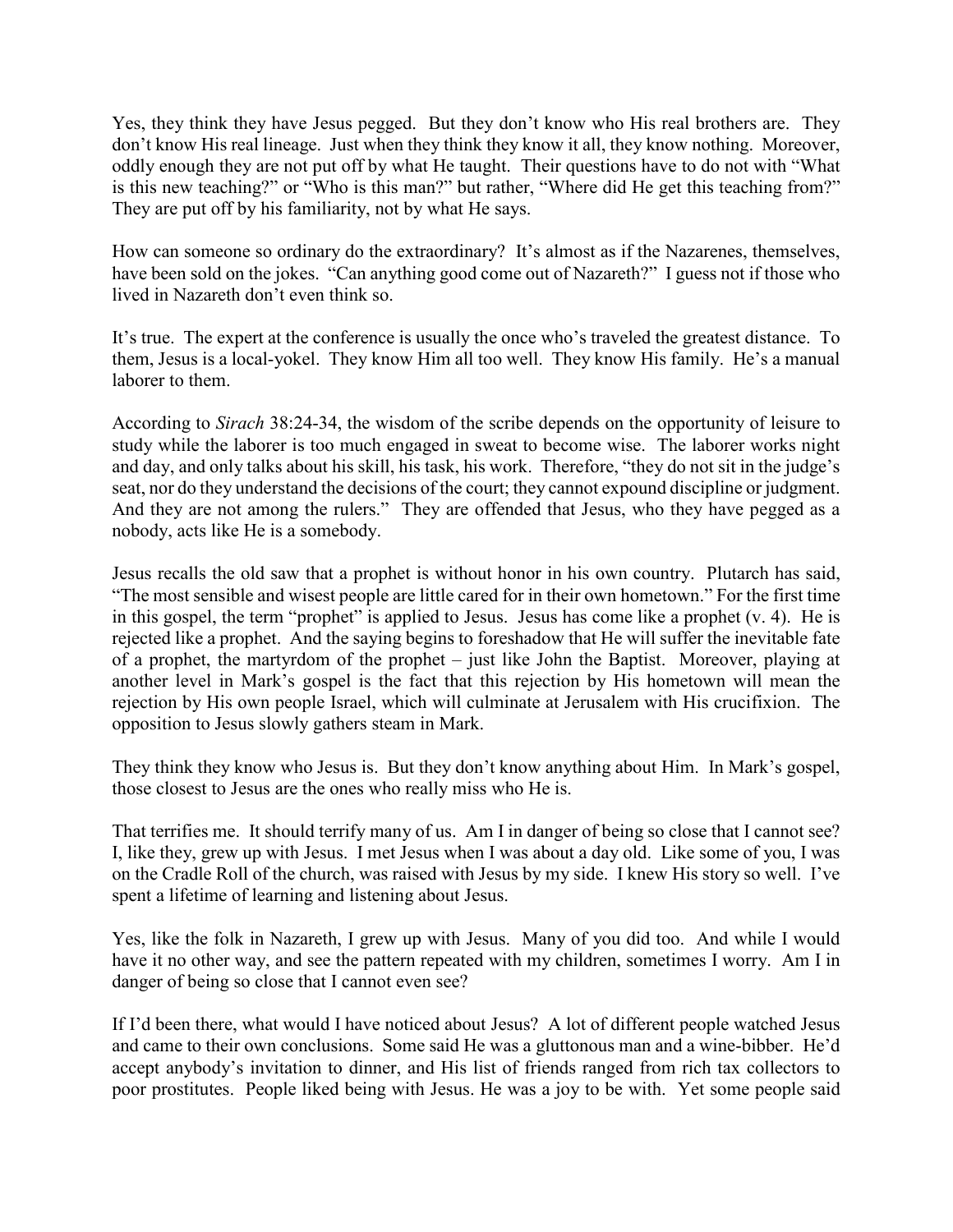He had a devil. He claimed to be the Son of God, yet He ate and drank like other men, got tired, lonely.

What would I have noticed? What would I have thought about Jesus? A guy who could shout to the weather like He was correcting an unruly child. This man who made lame men walk, blind people see, exorcized demons from the demented soul among the graves. Yet, they scratched their heads, flabbergasted. "Isn't He Mary's boy? Isn't this the carpenter? Where did He get such wisdom and such power?"

Yet, other people were so amazed at His teaching that they flocked to Him. He had to be put into a boat and pushed offshore so He could teach. Yet, while the foxes have holes and the birds have nests, the Son of God had no place to lay His head.

Mark 4:11-12

And He was saying to them, "To you has been given the mystery of the kingdom of God, but those who are outside get everything in parables, so that while seeing, they may see and not perceive, and while hearing, they may hear and not understand, otherwise they might return and be forgiven."

His words were short, precise, terrible, and full of refreshment. People were taken with Him. Yet, He didn't even have enough money to pay His taxes and had to send Peter fishing. This Jesus, who talked in parables about a scolding woman wearing down the patience of a judge, a king who plunges into an ill-planned war, or about a single woman who loses a penny and acts like she has lost everything. Or a story about a father who scans the horizon every night for some sign of his wayward son.

Yes, what would we have thought about this Jesus who has so much emphasis on grace, and yet somehow never waters down the holiness of God? This Jesus who claimed to be God. Even when they send the guards to seize Him, they return to the Temple empty-handed. "No one ever spoke the way this man does," they said, awed by His presence. This rabbi who says that He and the Father, God, are one. This teacher who claims to have the power to forgive sin and be able to rebuild the Temple in three days.

Where would I have been in the story? Where would you have been in the story? Are we in the story today, like those in Nazareth, in danger of being so close that somehow we can't see the forest for the trees? Are we in danger of being so familiar, in danger of thinking we know everything when, in reality, we know nothing?

What are we to make of Jesus?

A terrible thing happens in Nazareth. Look at verse 5.

And He could do no miracle there except that He laid His hands upon a few sick people and healed them. And He wondered at their unbelief.

Their cynicism about Jesus limited the Lord. They didn't bring their sick to Him for healing. Only a handful did so, and He healed them.